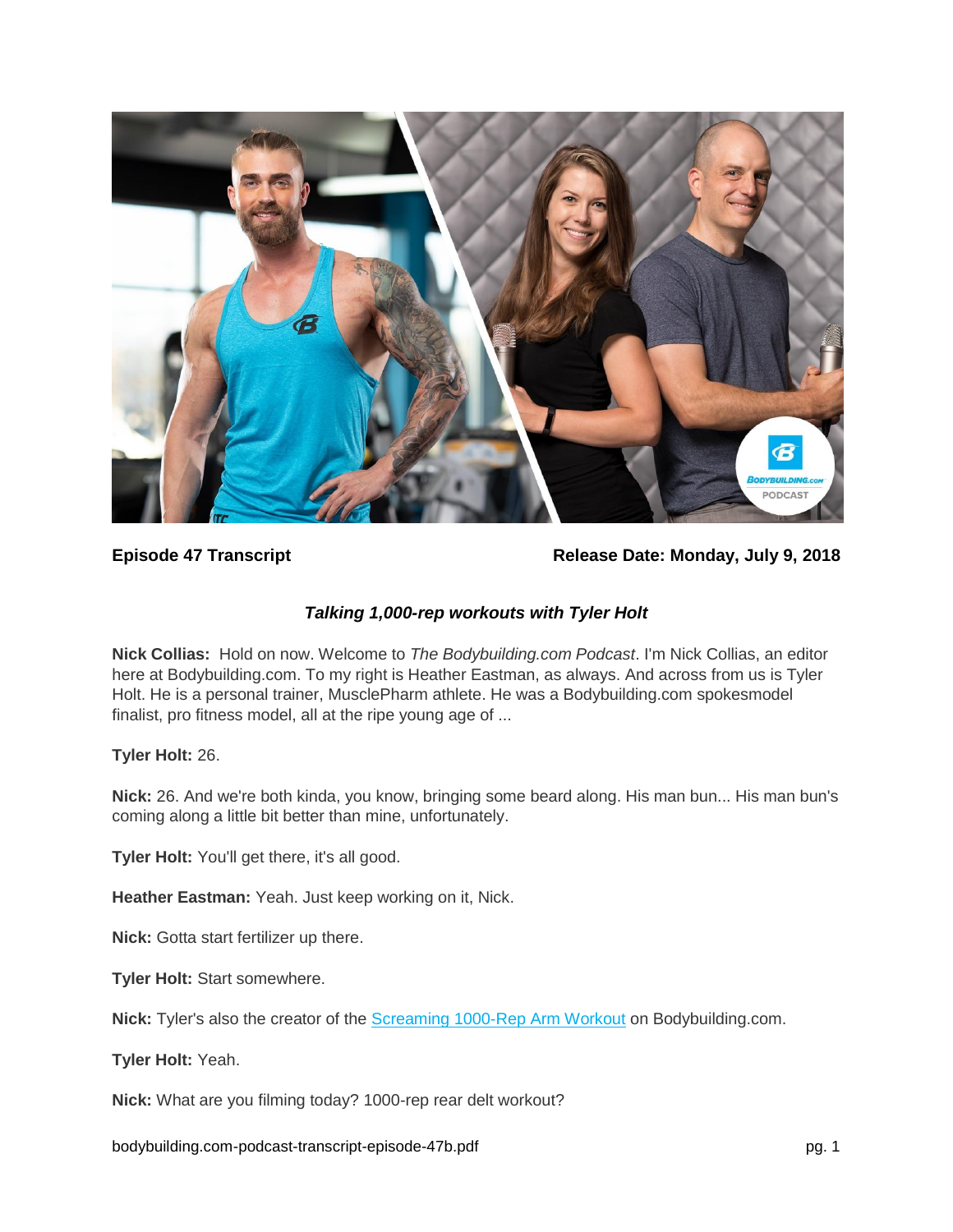**Tyler Holt:** Just a shoulder workout, I do have a 1000-rep shoulder workout.

**Nick:** Do you?

**Tyler Holt:** But that's not what's being filmed today.

**Nick:** Oh, okay.

**Heather:** Do you have a 1000 rep for every body part?

**Tyler Holt:** I do.

**Heather:** Okay.

**Tyler Holt:** Yeah, and I have…

**Heather:** Even calves?

**Tyler Holt:** Not calves. I have legs.

**Tyler Holt:** 1000 reps on calves might be, I don't know...

**Nick:** We had a great strength coach here a couple weeks ago named [John Rusin,](https://www.bodybuilding.com/fun/podcast-episode-19-how-to-earn-your-best-ever-back-squat.html) he did a big leg workout with this model and then he did 100-rep death set, he said, at the end.

**Tyler Holt:** Sure.

**Nick:** You rack up 100 reps however you can. He was telling me he did that in a seminar with a guy, who then got on a plane, flew to Europe and checked himself into a hospital for rhabdo [rhabdomyolysis].

**Nick:** At which point, doctors are like, "LOL, it's called DOMS."

**Heather:** Yeah.

**Nick:** But then it got me thinking, but yeah, people love to talk about overtraining, they love to talk about rhabdo...

**Tyler Holt:** Absolutely.

**Nick:** …and all that sort of shit.

**Tyler Holt:** Yep.

**Nick:** How did you just toss all that aside and embrace 4-digit leg workouts and arm workouts?

**Tyler Holt:** So, I started it, originally just to shock... the first one I came out with was the leg one, and I'm just kinda crazy and I wanted something just to destroy myself. And then other people kinda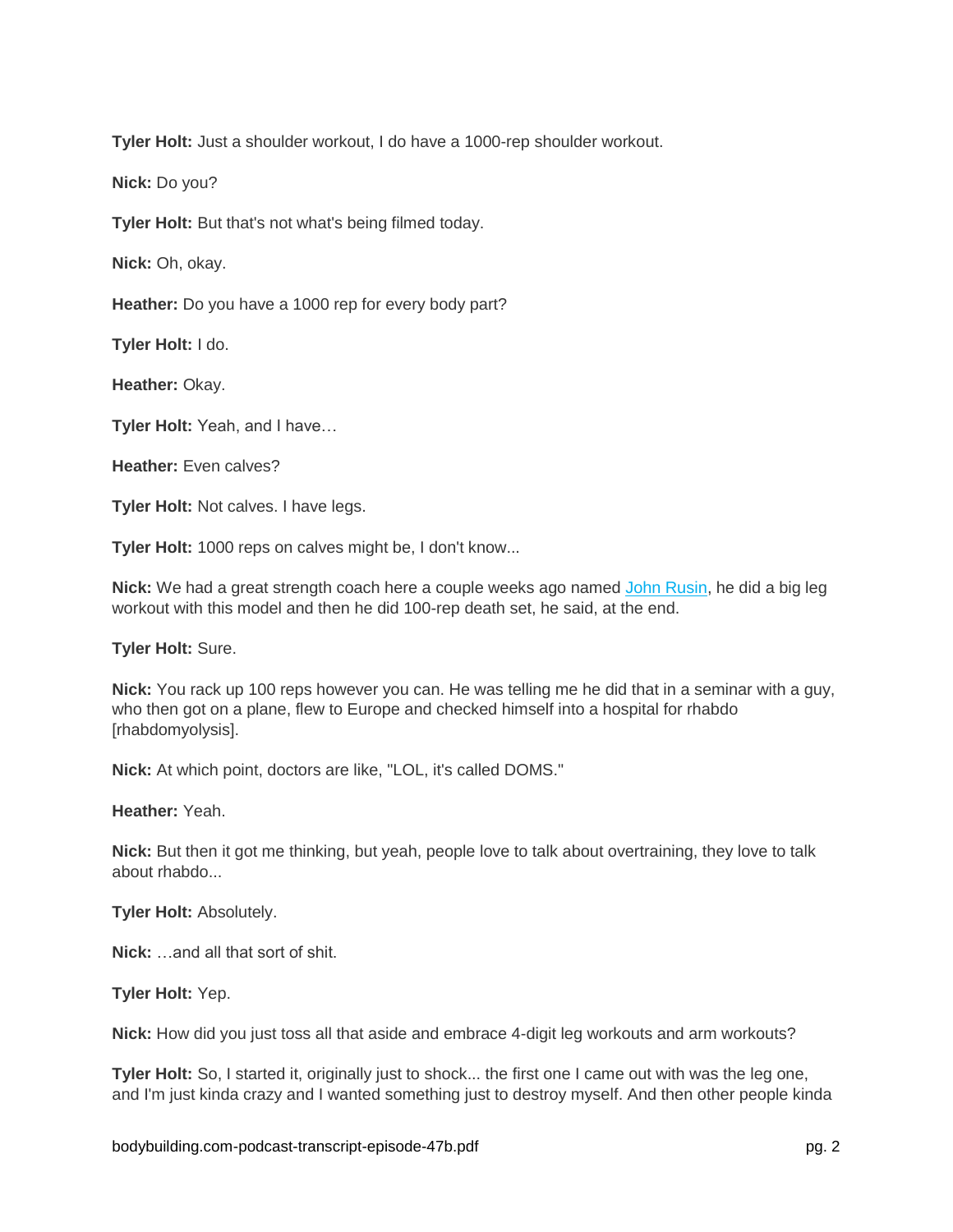wanted to do it, and so it kinda turned into its own challenge, just at my gym in Colorado. And then I decided to post it and see how many other people would find interest in it, and a lot of people did.

**Nick:** Did they actually do it, though?

**Tyler Holt:** So they say. So they say.

**Heather:** Allegedly.

**Tyler Holt:** And it actually got a really good response. And so then I decided to start doing it for other muscle groups, just to shock the muscles, do something totally different. A lot of people do talk about the overtraining, and your joints, ligaments, yada yada yada, but I've had no issues, none of my clients have had any issues. If the nutrition, your recovery, your sleep, if everything is taken care of, then everything will be fine.

**Nick:** Sure.

**Tyler Holt:** It's not like, I don't do 1000 reps every single day, right? This is like one muscle group a month that I'll hit 1000.

**Nick:** Oh, I was gonna say, yeah, how do you plan around something like that?

**Tyler Holt:** And so, I released originally, the goal was to release one new 1000-rep workout a month.

**Nick:** Okay.

**Tyler Holt:** Switching muscle groups each month. So, you wouldn't even be hitting the same muscle group 1000 reps until five, six months away…

**Heather:** Right.

**Tyler Holt:** ... from one another. More if you wanted to, but how I originally had it set up was to do one every month.

**Heather:** 1000-rep abs.

**Tyler Holt:** That's actually my most requested one.

**Nick:** Oh, really? Oh my god, that sounds awful.

**Tyler Holt:** So, I don't know, I've never trained abs, so I think I would die myself if I did it, but we'll see.

**Heather:** I would puke. I hate abs.

**Nick:** Right. Well, I mean, yeah.

**Tyler Holt:** Maybe I'll throw one together.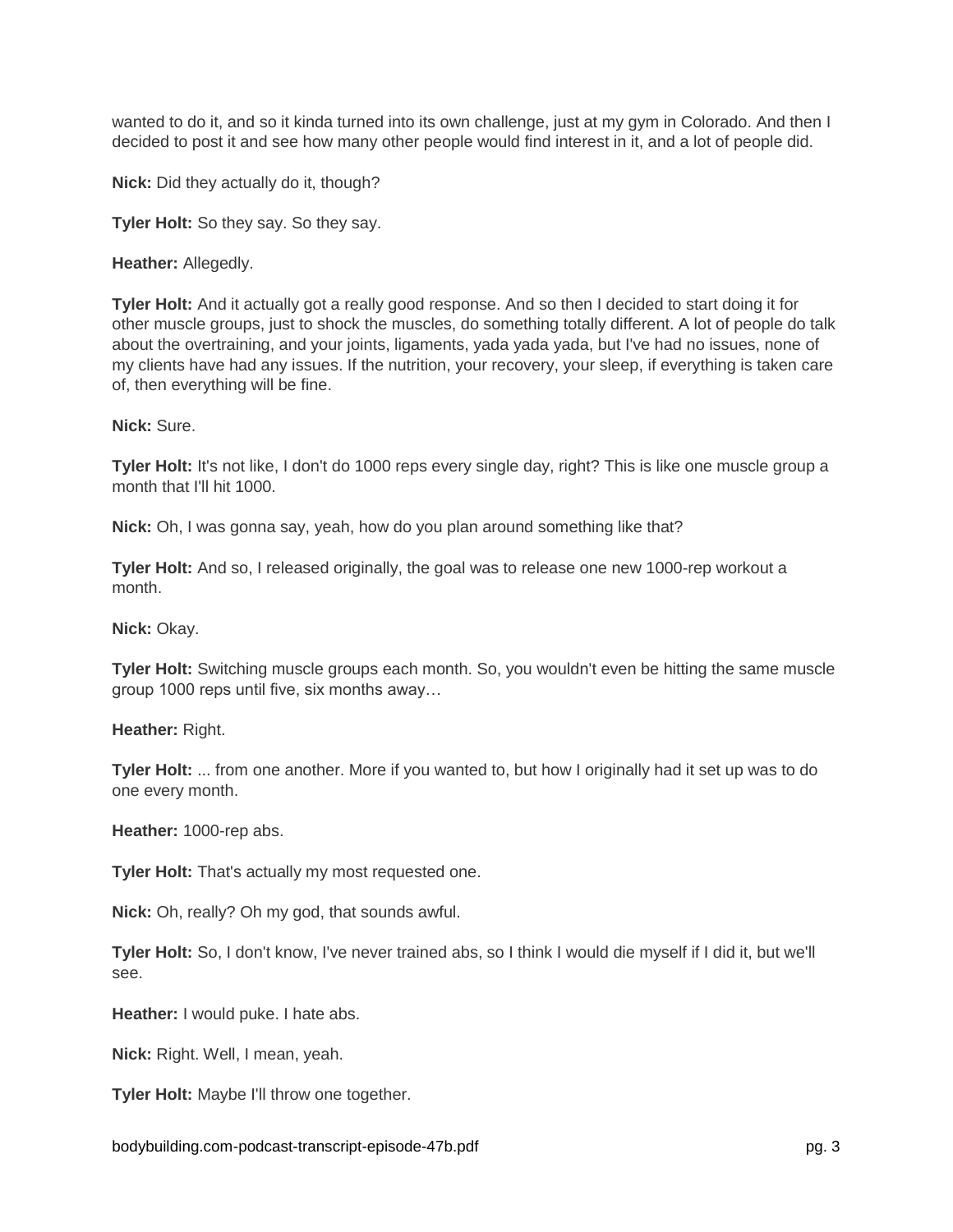**Nick:** Over the course of a 1000-rep workout of any body part, it's gonna become an ab workout.

**Tyler Holt:** Oh, sure!

**Heather:** Yeah.

**Tyler Holt:** Yeah, I think most of the workouts, I mean, my abs afterward have been feeling it pretty much anyway.

**Nick:** Mm-hmm (affirmative).

**Heather:** And you put your clients through this as well?

**Tyler Holt:** Oh, yeah.

**Heather:** Okay.

**Tyler Holt:** I make 'em all do it.

**Heather:** What kind of preparatory phase is there before that? Like, you're not gonna put a new client through it?

**Tyler Holt:** No.

**Nick:** No. First workout, it's an assessment. We're gonna do a little movement screen, 1000-rep movement screen.

**Heather:** You should just have a camera on their face when they walk in and you tell them, "So, today's 1000-rep... ".

**Nick:** It is the screamin' 1000...

**Tyler Holt:** It is. Absolutely. No, not all of them do it until they're ready. You know, I've had clients that have been with me for 4 or 5 years, and basically, if I've had a client for longer than 6 months, I think they're pretty well accustomed to my style of training and I'm throwin' em in ...and now obviously, you know, it's at everyone's own pace, own weight, it's all relative. Everyone can make it through it. It just depends on their level.

**Heather:** I think, speaking to the overtraining issue. That's what people forget when they look at something like 1000 reps, is that you can scale it back. You don't have to be doing 1000 reps at an insane max, or anything like that.

**Tyler Holt:** Yeah.

**Nick:** You can't.

**Tyler Holt:** You can if you want to.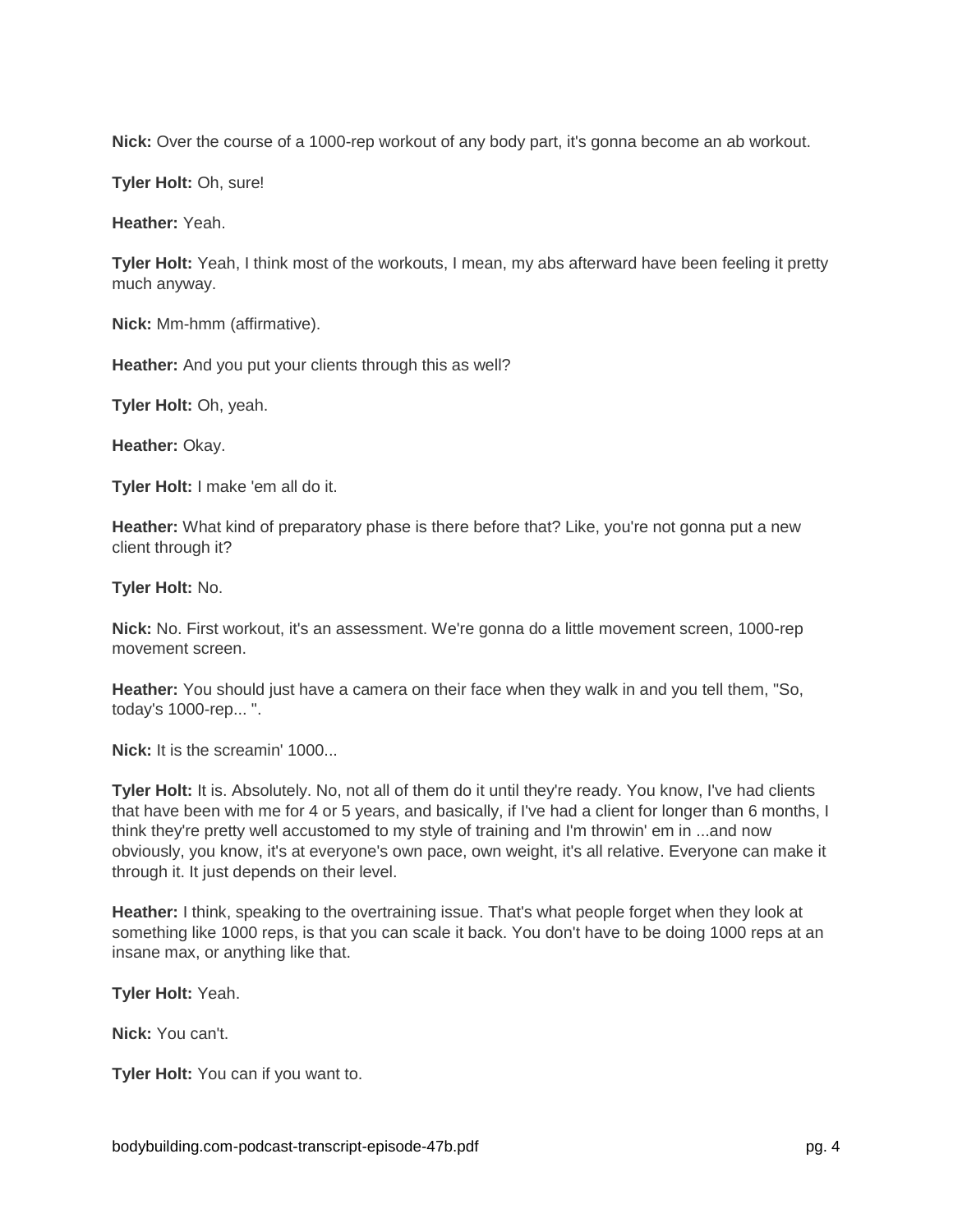**Nick:** That's the nice thing about it. It's kind of self-limiting.

**Tyler Holt:** Another thing, I think that just the 1000-rep part, if I had posted that workout and hadn't said anything about the number of reps in there, I don't anyone would have thought any differently of it, to be honest with you. But, just cause it says a thousand reps, people lose their mind a little bit.

**Nick:** Right. Mm-hmm (affirmative). So yeah, you bring up a good point about shock workouts, people love to have the occasional workout where they just totally leave it out. How do you find the right spot in the program for something like that? I mean, is it just like on the calendar for a month ahead of time, or do you say, "You know what? Today I feel good, today I really just want the worst pump of my life? I'm just going to leave it all out there."

**Tyler Holt:** I plan it out, because I have my videographer in Colorado, we film it so I can release it on social media and everything. So, it is pretty planned out. So I definitely make sure that I'm feelin' good that day and that I'm ready to do it, yeah.

**Nick:** So, it's not the sort of thing where you just come in, you take the pre-workout and you let it tell you what to do.

**Tyler Holt:** Yeah, I don't think the pre-workout's gonna be like "unhhh, I'll do 1000 reps today."

**Nick:** Sure, why not? Now you did do a really interesting [leg workout](https://www.youtube.com/watch?v=Qp-yX0Avg0k) last time you were here. You were here for the spokesmodel competition last time. And, we wanted to go over some of what was in there. There were gallop lunges, first thing.

**Tyler Holt:** Yep.

**Nick:** Gallop lunges, first, tell us what a gallop lunge is?

**Tyler Holt:** So, a gallop lunge, you stick with one leg the whole time, but you go down into a lunge, you explode off the front leg, and it's more of like gallop motion, but you stick...

**Nick:** Kind of a little skip.

**Heather:** Like a skip in place. Kind of.

**Tyler Holt:** Almost like a skip, yeah. But you're moving forward. Yeah.

**Heather:** But you're moving...

**Nick:** Yeah.

**Tyler Holt:** And you lunge, kind of hop forward lunge, but you stay on the same leg the whole time.

**Heather:** Prancercize.

**Nick:** So, there's that… (laughter). Little bit, little bit. And then after that, leg presses with just epic drop sets, right?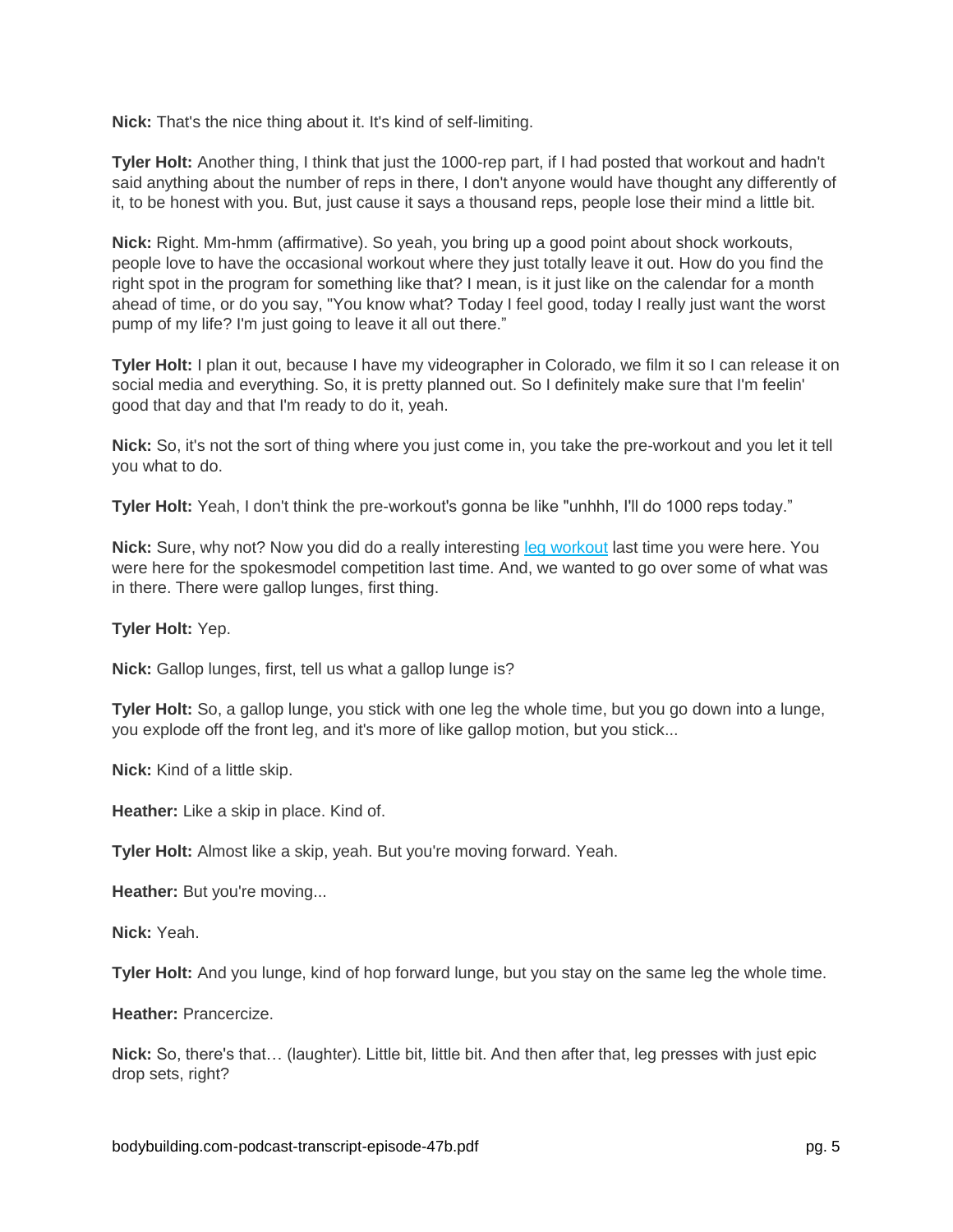**Tyler Holt:** Yeah, yeah. I think that was like a hundred rep drop set, or something.

**Nick:** Exactly. Band-resisted stiff leg deadlifts, and BFR leg extensions.

**Tyler Holt:** Yes.

**Nick:** And I looked at that, and I thought, that's a really interesting workout. Not only because it has a lot of different modalities in there, but there are a lot of different ways in there to increase the intensity without increasing the weight.

**Tyler Holt:** Correct.

**Heather:** Right.

**Tyler Holt:** Yeah, and so, the biggest piece on that, so I had a shoulder surgery back in 2013.

**Tyler Holt:** Just lifting heavy, it was bound to happen.

**Nick:** So, you were pretty young, though, to have shoulder surgery.

**Tyler Holt:** Yeah, I was twenty...

**Heather:** Math.

**Nick:** Math. Twenty-something.

**Tyler Holt:** Twenty-something.

**Heather:** One?

**Tyler Holt:** Twenty-something, 22, 23, at the time. When I was talking with the surgeon and everything, he was like "You can do the surgery, go through the recovery, and you'll be totally fine, or you can kind of live with this pain." So, the cartilage in my AC joint completely broke down, so I just had bone on bone.

And just turning my steering wheel, just everything during the day just hurt. So he was just like, "You can either live with this, or we can get the surgery. You're young, we'll knock it out, and you'll recover. You'll be totally fine." So, I did the surgery. And then after that, I really stepped back and thought like, longevity of what I want in my career with this. And so heavy just kind of went away. So I started really thinking of how can I still get the same results, still grow, still get lean, you know, anything I needed to do. How can I do that and create a different intensity without just completely killing my joints and ligaments and tendons with this heavy, heavy weight like I've been doing. And so a lot of my program with myself is just coming up with creative ways, different ways, to create the same results.

**Nick:** Sure.

**Heather:** Ok.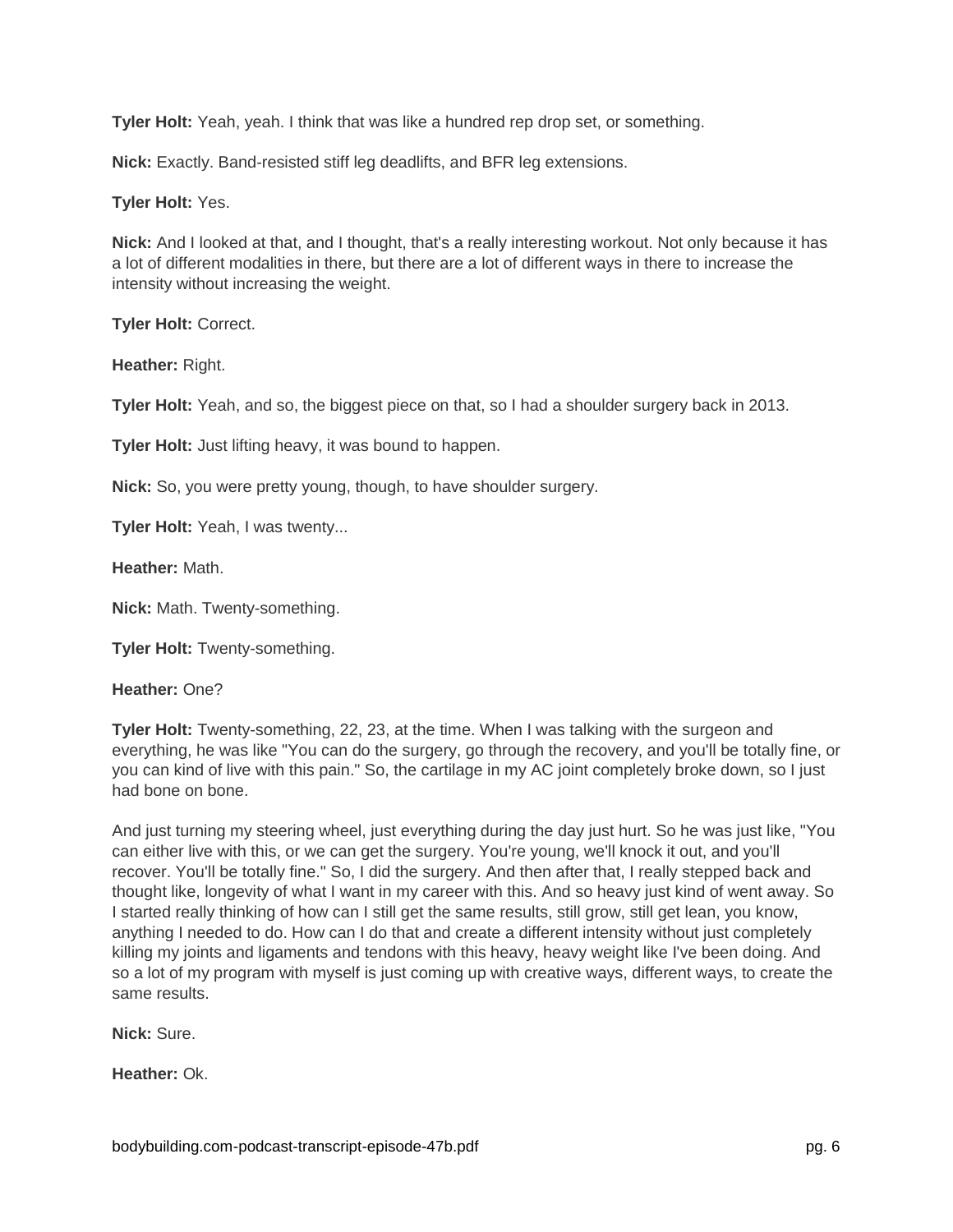**Nick:** When you started out training, you were an athlete, right?

**Tyler Holt:** Yeah. I was, basketball my whole life, and a sprinter.

**Nick:** Now, I remember what it's like training as an athlete in high school, and I hear this a lot from people who trained as athletes in high school. They say they got more bad habits than good habits from how they actually trained in high school. Not only from other athletes, you know, hey everybody wants to get the school squat record, or something like that, but the coaches themselves were maybe not pushing them in the right direction. Do you feel like, you had shoulder surgery very young, did that contribute to that, or?

**Tyler Holt:** You know, when I was in high school I didn't like weight training at all.

**Tyler Holt:** So, basketball-wise, over the summer we did a little bit, but it really wasn't a focus, like football players obviously lift a ton, but with basketball, it was just a ton of conditioning work, and drills and all that kind of stuff. So we didn't focus a ton on the weightlifting. I had weightlifting classes in high school, but that was more of like a social hour for people.

**Nick:** Sure, I recall that social hour.

**Tyler Holt:** So, even though it was like everyone's favorite class to go to, no one really got anything done. So, I do think that coaches and the gym teachers, whatever, do have a huge say on how their athletes are performing, and there's a big lack of teaching, as far as weight training goes in high school.

**Nick:** Oh yeah, absolutely. Form, technique. So then once you got in to lifting, you just went all for it, then?

**Tyler Holt:** Yeah, I was super skinny, and I just knew I had to start lifting and eating to get bigger. So I didn't know necessarily what I was doing, I just knew I needed to be in the gym doing stuff. So, I just kind of went in, followed some programs, actually when I got into it was from Bodybuilding.com, I don't remember what program it was, but that's where I found my first one.

**Nick:** I think it was the fuck up your shoulder program.

**Tyler Holt:** Probably was.

**Tyler Holt:** But still, just going into it, and not knowing proper form or anything like that, no matter what program you're doing, if you're not doing it right, it can be bad.

**Nick:** Are you super-strict-technique guy now? Or do you feel like the volume allows you to still be a little bit looser?

**Tyler Holt:** I'm definitely strict on most things, especially when I go heavy. Everything's very slow and controlled.

**Tyler Holt:** The high-volume stuff, or the explosive stuff, not super strict on, but I also know how to control everything much better now. So the more you know how to control and stabilize, and you have better mobility, the less strict you need to be. So, form's always a focus.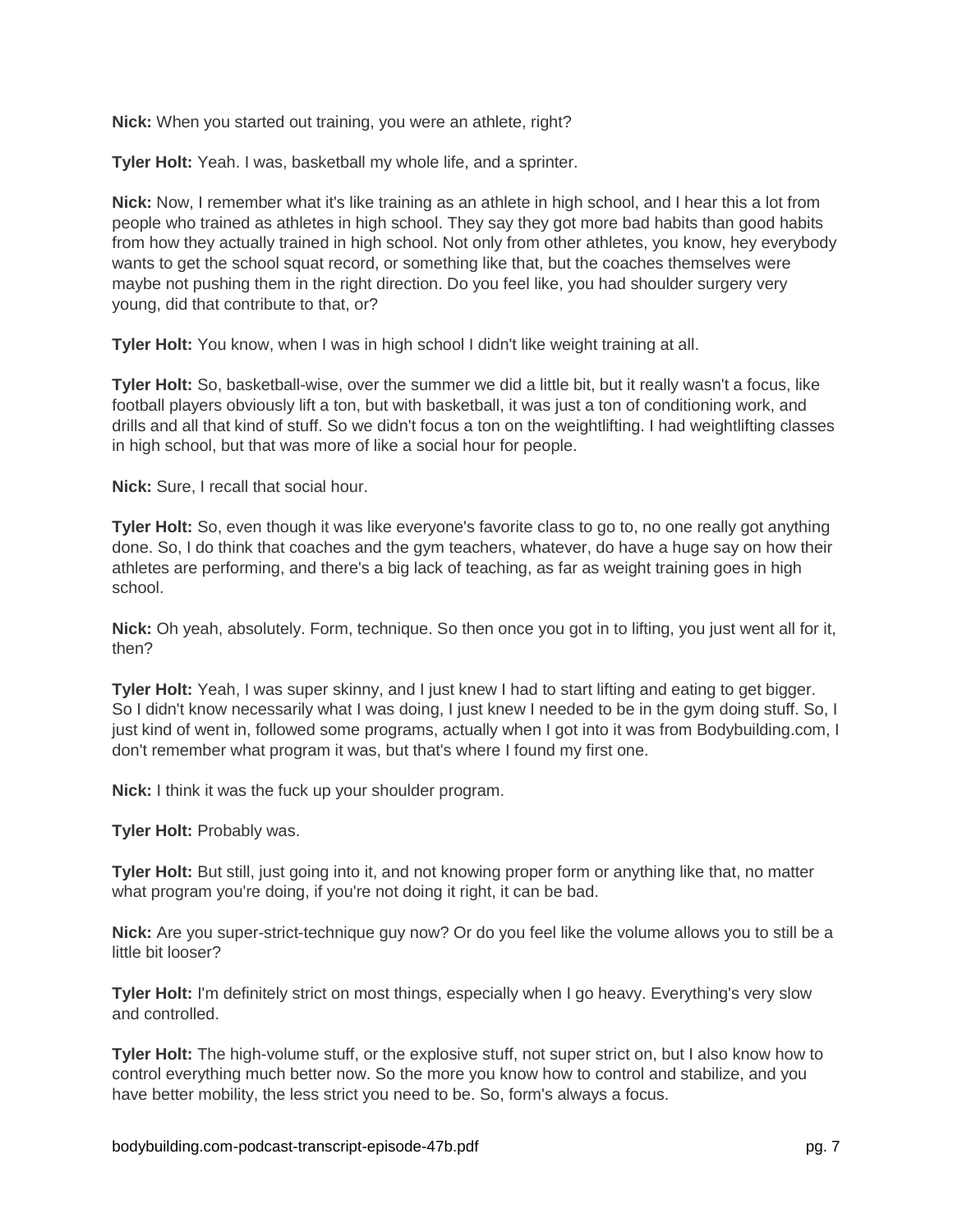**Nick:** Sure.

**Tyler Holt:** But I just know better how to control everything now.

**Nick:** How did you end up doing the blood flow restriction training? In this great workout that you did for us, it has a huge Q & A, and everything, it's the standard protocol, right? 30-15-15-15.

**Tyler Holt:** Yeah.

**Nick:** But how did you encounter that style of training?

**Tyler Holt:** What's his name, Kelly Starlet, or something?

**Nick:** Oh, Kelly Starrett?

**Tyler Holt:** Yeah, yeah, yeah. I saw all his research on the blood flow restriction and occlusion training. I actually started following that, because he used it as more of a rehab technique. For knees and shoulders, and all that, and then it turned into the actual occlusion training. And then I tried it with one of my friends, and loved it, and then started doing that ever since.

**Nick:** Mm-hmm (affirmative), it's a trippy sensation.

**Tyler Holt:** It is. It is definitely very painful, but in a good way, I guess. Yeah.

**Nick:** Right. Yeah, I know, that's one of those interesting things that kind of came out of a therapeutic side of things, where they had people do, they would just tie off their legs and have 'em just walk. And then it turned into, well hey, what if we have them do a whole bunch of reps.

**Tyler Holt:** Yes. Well, let's train with this. Right.

**Heather:** What if we do reps.

**Tyler Holt:** Exactly. Exactly.

**Heather:** That's what bodybuilders have done in general, is take something that was meant to be therapeutic and been like, "What if we could use this get extra edge?"

**Tyler Holt:** How do we get gains from this? Yeah.

**Nick:** Sure. How do we get the most terrifying pump imaginable?

**Tyler Holt:** Right. It really, really stood out to me because of the surgery, and because knew you could do this, do a very, very light weight and still attack the muscle fibers in the same way as you would with doing something super heavy.

**Nick:** Sure.

**Tyler Holt:** So that stood out to me. So, I use that a lot with myself, a lot of my clients, and even with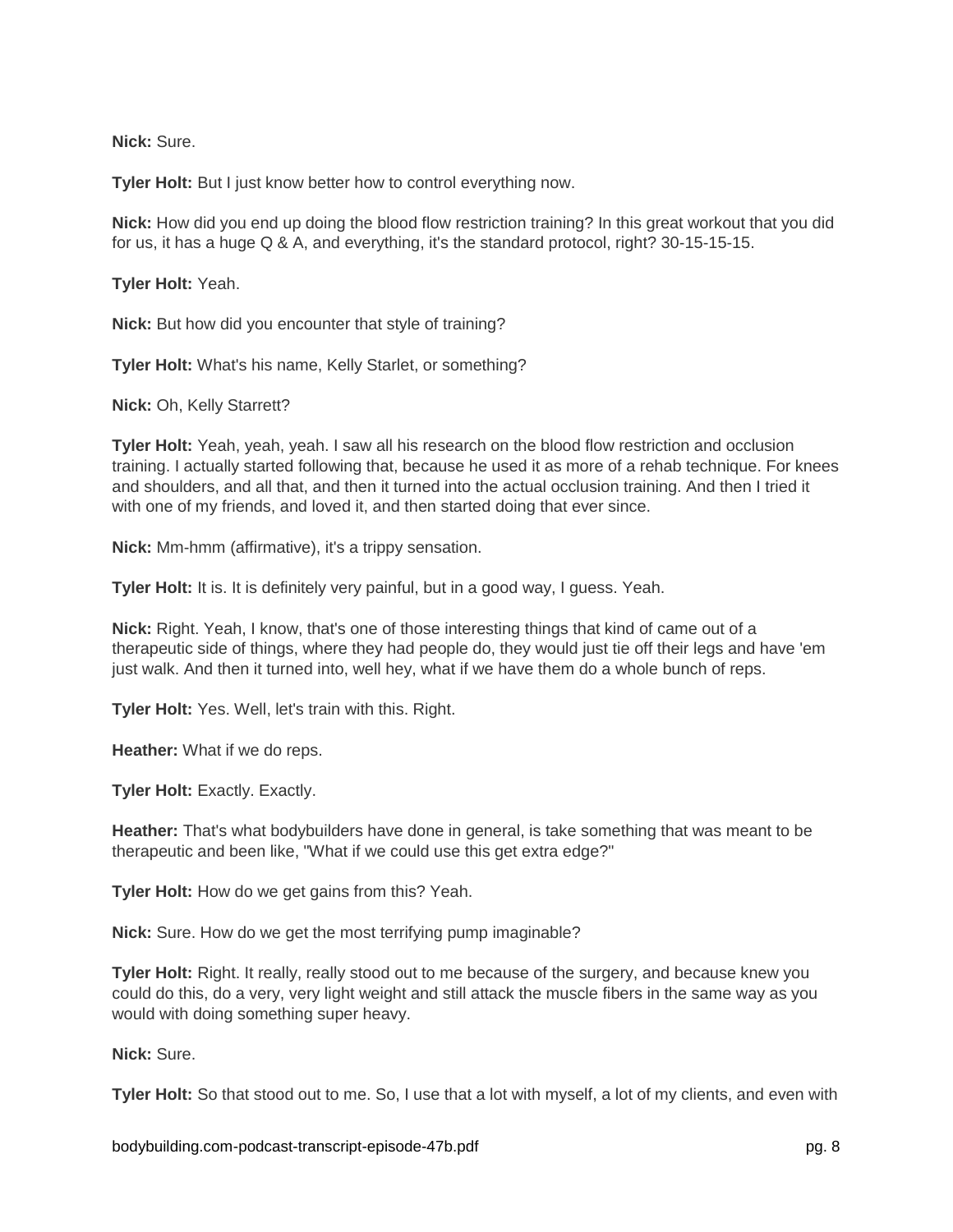rehab with some of my clients and everything.

**Nick:** So, what are some of your favorite movements and body parts to use with that?

**Tyler Holt:** Leg extensions are definitely my favorite. I do it with calves, which that sucks pretty bad, too. But I've done it with just, I've experimented a lot with legs. I've done everything from squats, step-ups, lunges, curls, extensions, arms, all sorts of different angles. With biceps, triceps, ropes, all sorts of stuff.

**Nick:** Have you been able to figure out how to do it with the shoulder yet? I keep waiting for something...

**Tyler Holt:** A friend of mine, and I, we tried it with shoulders. Basically, we wrapped it right below the shoulder above the bicep, a couple of times.

**Nick:** Right, tried to wrap it above…

**Tyler Holt:** And then we tried we tried to wrap it under the armpit, up to the top of the shoulder. And so it kind of squished your shoulder like that. Scientifically, I don't know how well that worked. But it felt like it worked.

**Nick:** Oh, really.

**Tyler Holt:** But it felt like the other kind of occlusion. Yeah, you know, the burn.

**Heather:** Yeah, I could see that. You'd almost have to create a special band that just goes around the shoulders or something. You have the brachial artery down here, and you'd want to cut that off.

**Tyler Holt: Right. And so...** 

**Nick:** What movement did you try with that?

**Tyler Holt:** Side raises.

**Nick:** Okay, I was gonna say, that's pretty much the only thing I could see working with that.

**Tyler Holt:** Yeah, so we did side raises and it burned like occlusion does. So...

**Nick:** Huh.

**Heather:** Alright.

**Nick:** Interesting.

**Tyler Holt:** I guess it worked, I don't know. We tried it.

**Heather:** So, I...

**Nick:** Neck training, did you try any neck training?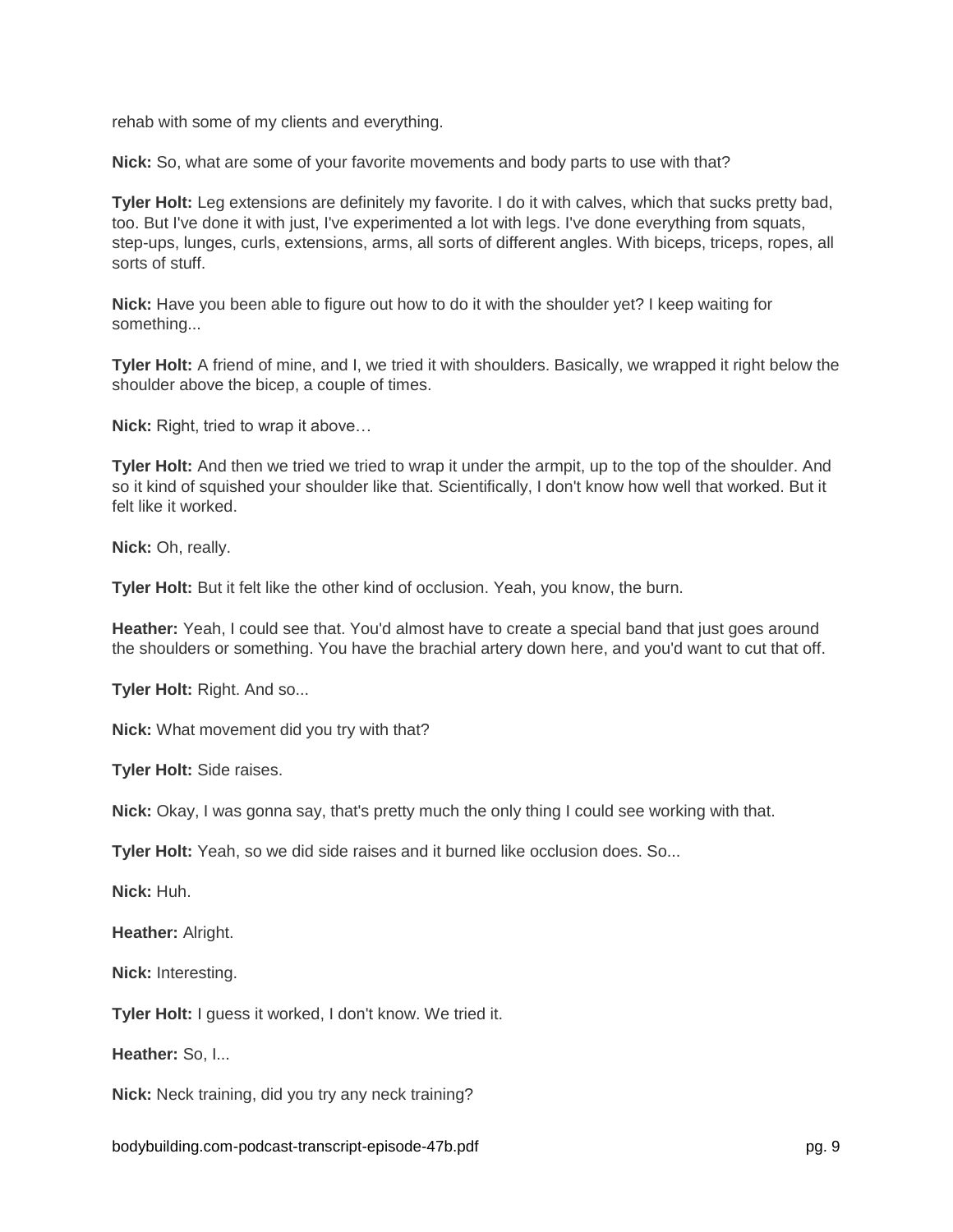**Heather:** I want to dig into your origin story a little bit, cause it sounds like you kind of started out with the kind of "I wanna get bigger" mentality, and at what point did this really just become your life? Was there a point, or was it a gradual building.

**Tyler Holt:** So, I started out just working out at 24 Hour Fitness, and I actually worked in sales at 24 Hour Fitness.

**Heather:** Okay.

**Tyler Holt:** And then, hired a trainer there that was just this big bodybuilder guy and I was like, you teach me.

**Nick:** Make me big.

**Tyler Holt:** Yeah, exactly.

**Tyler Holt:** And so, I worked with him for a little bit. He asked if I had ever thought about competing. And I was like, "No, not at all." But he was like, "You should do this show," and I was like, "Okay." So, he got me ready for the show, I took third in the first show. And then, I just really, really started enjoying the process of everything.

Became a trainer at 24 Hour Fitness. But I actually have a degree in criminal justice, so my end game plan was to do law enforcement.

And then about my third year in college, I think I kind of knew in the back of my head that I wanted to continue just with training and fitness. It was just much more rewarding to me to help people, and all that, in that way.

**Nick:** There are a lot of good bodybuilders/police officers out there.

**Tyler Holt:** There are.

**Heather:** That's true.

**Nick:** Ronnie Coleman, is one example. There are many others.

**Tyler Holt:** Ronnie Coleman.

**Heather:** Yeah.

**Tyler Holt:** And I think perhaps, if it were a different time…

**Nick:** Mm-hmm (affirmative).

**Tyler Holt:** I might still be a cop. But, I'm kinda glad I'm not a cop right now.

**Nick:** You gotta chase your opportunity.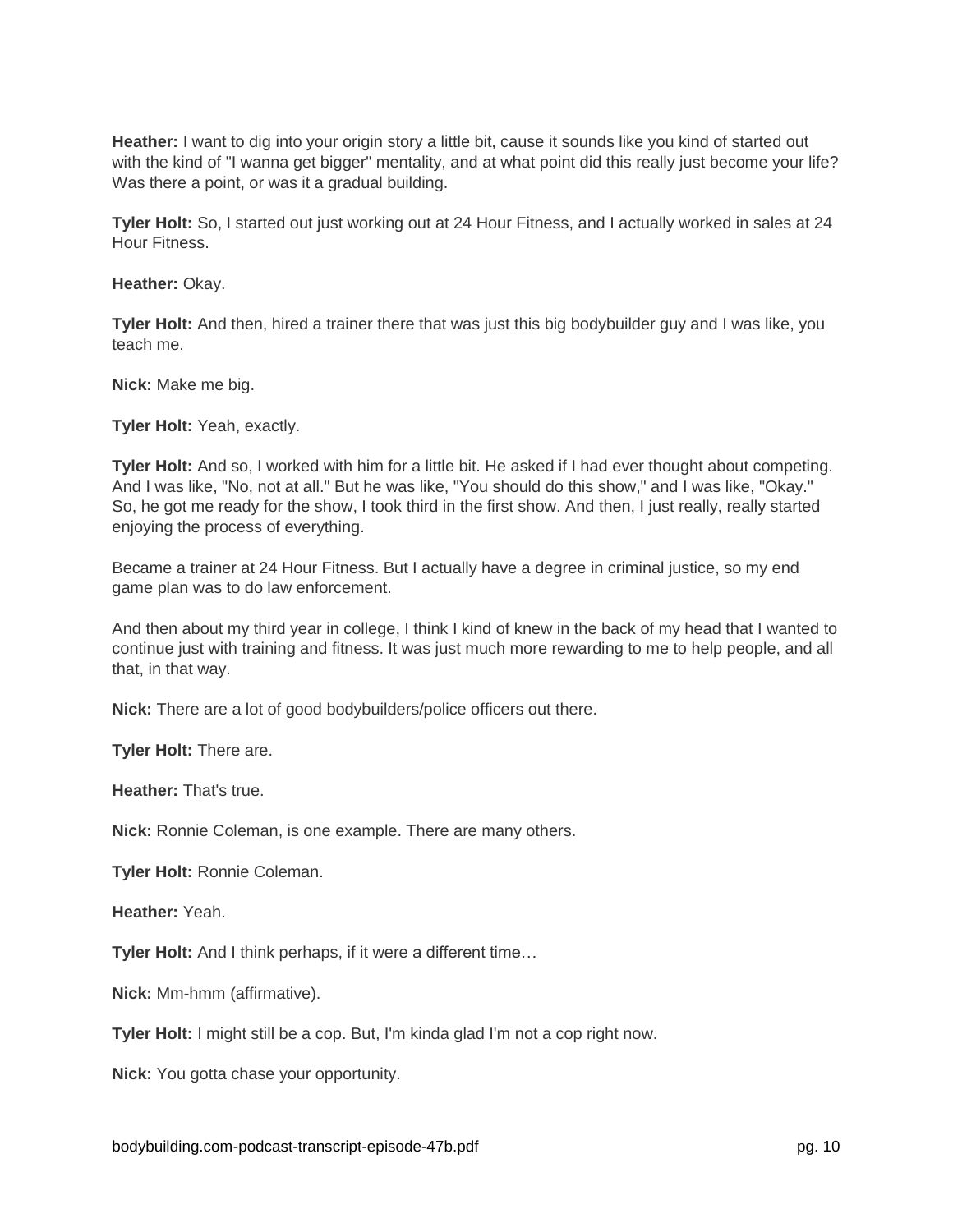## **Heather:** Right.

**Tyler Holt:** Yeah, exactly. And so, graduated college was still at 24 Hour Fitness and kind of saw that I had a ceiling there.

**Tyler Holt:** As far as what I could do, who I could reach out to. Couldn't do online training, I was just basically stuck in 24.

Then I think at that point, was when I was like, this is just what I want to do. So I started my own training company, left 24, was renting space at the gym, and in the back of my mind, I kinda always just wanted to have my own gym, as well. Things went south with the owner of that gym, pretty quickly, I had 60 days to figure out what I was going to do with my life, because he was like, "You guys have 60 days to get out, I'm takin' my business plan this direction," meaning the trainers that were there, and basically we weren't part of that plan.

So, I called one of my clients does corporate real estate, and I was like, just find me a building somewhere. And so she found us a building, myself and my two business partners, and in 60 days we just kind of cranked it out and opened up a gym. And at that point, I had started getting into fitness modeling a little bit. And then at that time as well, I had already gotten my pro card for competing. Didn't compete. I haven't competed since I got my pro card, because I got more into the fitness modeling. And then, I just kind of kept doing that, just started building myself on social media. And then, this past year, decided to do the Spokesmodel Search again, I had done it back in 2012, 2013, or something. Nothing came of that, obviously, but I just decided, "Why not?" Now we're here.

**Nick:** So, what's the name of your gym?

**Tyler Holt:** 212 Performance Gym.

**Nick:** Okay.

**Heather:** Okay.

**Nick:** Yeah, so that's one of the great fantasies, right? Is like, yeah you know I'm just not going to be a consumer of the gym anymore, I'm gonna go out, we're gonna have our own… Our own playground.

**Tyler Holt:** Yeah. Yeah.

**Tyler Holt:** Yeah, absolutely. You know how those things, like being at a corporate gym, you know how you find out how you don't want your gym to be, how you don't want to treat people. So, it's easier if you can just create your own, so that you can have everything exactly the way you want it.

**Nick:** Yeah. And does it live up to what you want it to be, though? To have?

**Tyler Holt:** Yeah, oh yeah. Absolutely.

**Nick:** I mean, it's everybody's fantasy, right?

**Tyler Holt:** Right, yeah. It's amazing, I love it. It's been open for three years this next month.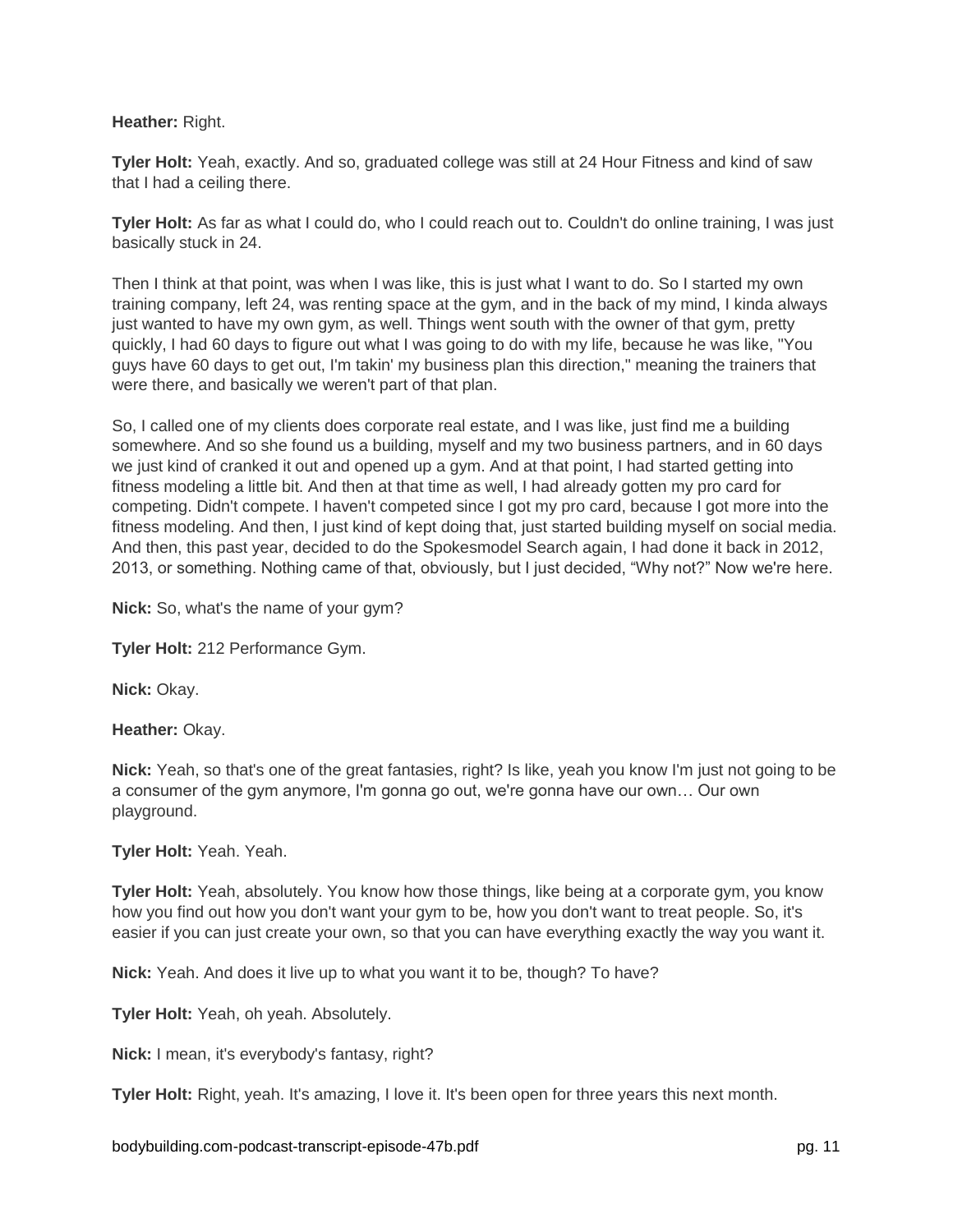**Heather:** Wow.

**Tyler Holt:** And it's cruisin', I love it. Yeah.

**Heather:** Congrats, that's sort of a big accomplishment.

**Nick:** So, that means you're out there shopping for equipment, and you're like all of a sudden, you're like I have to think about what goes in it. Right?

**Tyler Holt:** So, within that 60 days, I was like, "I have no clue how we're gonna put all this together in 60 days."

**Nick:** Craigslist.

**Heather:** Yeah. You have no idea.

**Tyler Holt:** There was a gym, I don't know, like 15 minutes away from where we're at now that was actually going out of business, the guy was moving to Florida. So, we went in to look at all the equipment and he wanted sixty grand for everything, and I was like, we're still trying to find money, so you do what need to do to sell your equipment, if we can piece some stuff off of you, well, we will. And he sent me a text three days later and was like, I'll give you everything for twenty grand. I asked my business partners, I was like, how much money you guys got? I was like, "Will you take 18 cash?", cause we all had savings, and all that kind of stuff, and he goes, "Sold." So we got an entire gym's worth of stuff for 18.

**Heather:** That you own.

**Tyler Holt:** That we own, outright.

**Heather:** Cause a lot of those big gyms rent.

**Tyler Holt:** Right.

**Heather:** Yes.

**Tyler Holt:** Cause it's cheaper, just to lease the equipment.

**Heather:** Yeah.

**Tyler Holt:** But we own it, outright. We got a huge deal on it, so I mean it was just like timing and everything was lined up just perfectly.

**Nick:** Is it pretty standard stuff, or is there one thing in there where you were like, "Oh, this thing's so cool, I can't believe we have one of these."

**Tyler Holt:** No, I think it's all pretty standard.

**Nick:** No reverse hypers, or pullover machines, or anything like that?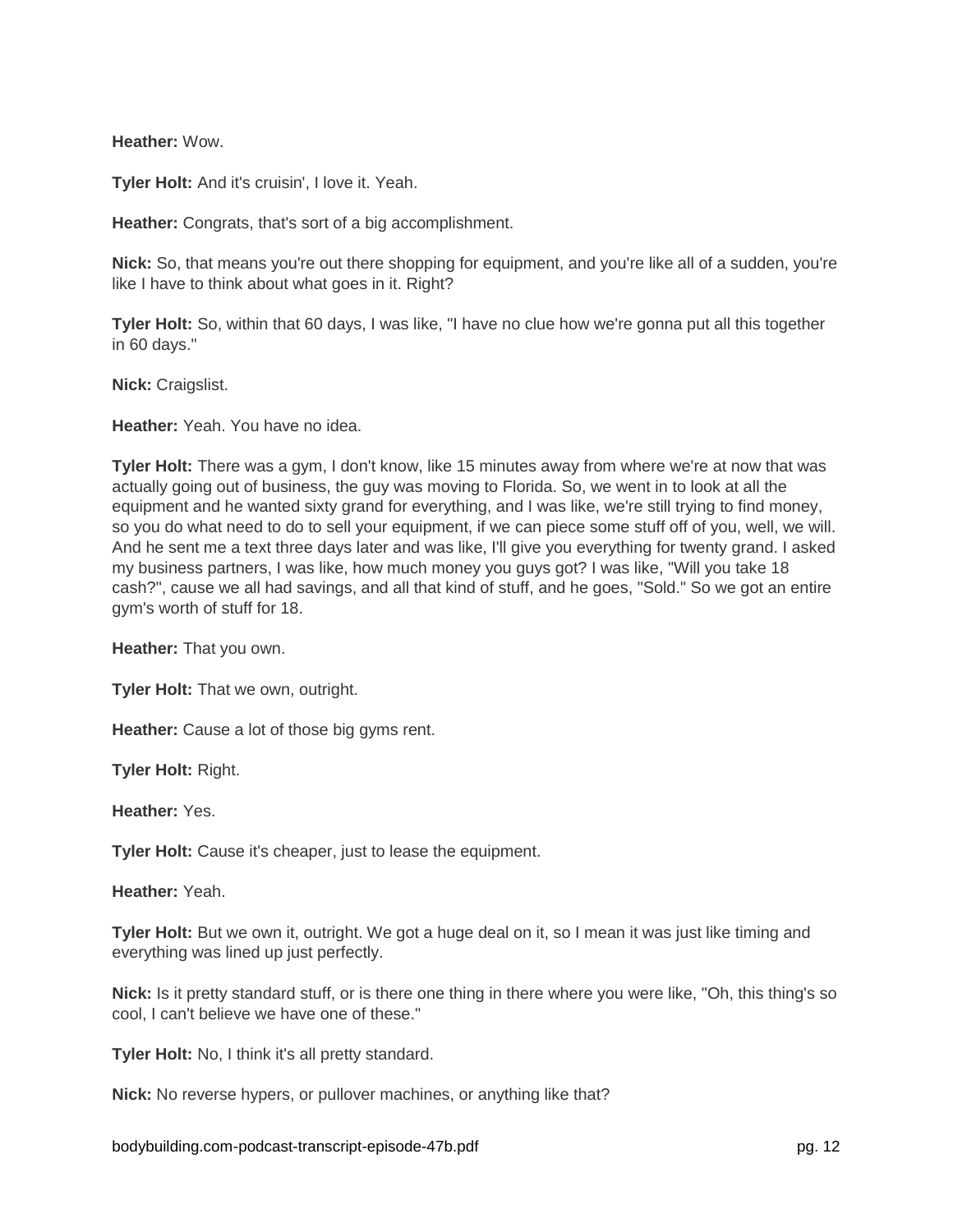**Tyler Holt:** No, no, you know those pullover machines are so hard to find.

**Nick:** They're hard to find!

**Tyler Holt:** I love them, and they're so hard to find.

**Nick:** No unloaded ones.

**Tyler Holt:** Yeah, they're like throwbacks and no one wants to get rid of them. They're just a classic piece of equipment.

**Nick:** Yeah, I feel like there's a gap in the market there. Where somebody needs to create the modern equivalent...

**Heather:** Somebody could step in. Old school equipment.

**Tyler Holt:** Bring 'em back.

**Nick:** Or create a way you can alter a cable machine or something, because adding a whole other machine... every gym is already packed to the gills, there's no real estate for it.

**Tyler Holt:** Sure.

**Tyler Holt:** And that's kinda how we are right now, we've kind of got our weight side, we also have a big turf area inside the gym for our performance stuff and sled pushes and all that. Obviously, our room for more gym equipment is limited. We've traded some stuff in and out, and added new and got rid of some stuff here and there. But adding in, as much as I would like, we don't have the real estate right now.

**Nick:** C'mon, pullover machine, people. We need one in the Bodybuilding.com…

**Tyler Holt:** Someone's got one. Let me know, yeah.

**Nick:** That's the 4th powerlift, that's what they called it, in the 70's...

**Heather:** That is.

**Tyler Holt:** Yep, yep.

**Heather:** I love that you basically took lemons and turned it into lemonade. You had 60 days, and you just figured it out. That's awesome.

**Tyler Holt:** Yeah, and that was probably the most stressful sixty days of my life, but definitely a blessing in disguise. It just gave me that fire under me and we just made it happen.

**Nick:** Mh-mmm. And so now you have your pro card, you say you're not really using it. What are you gonna do with the rest of your twenties then?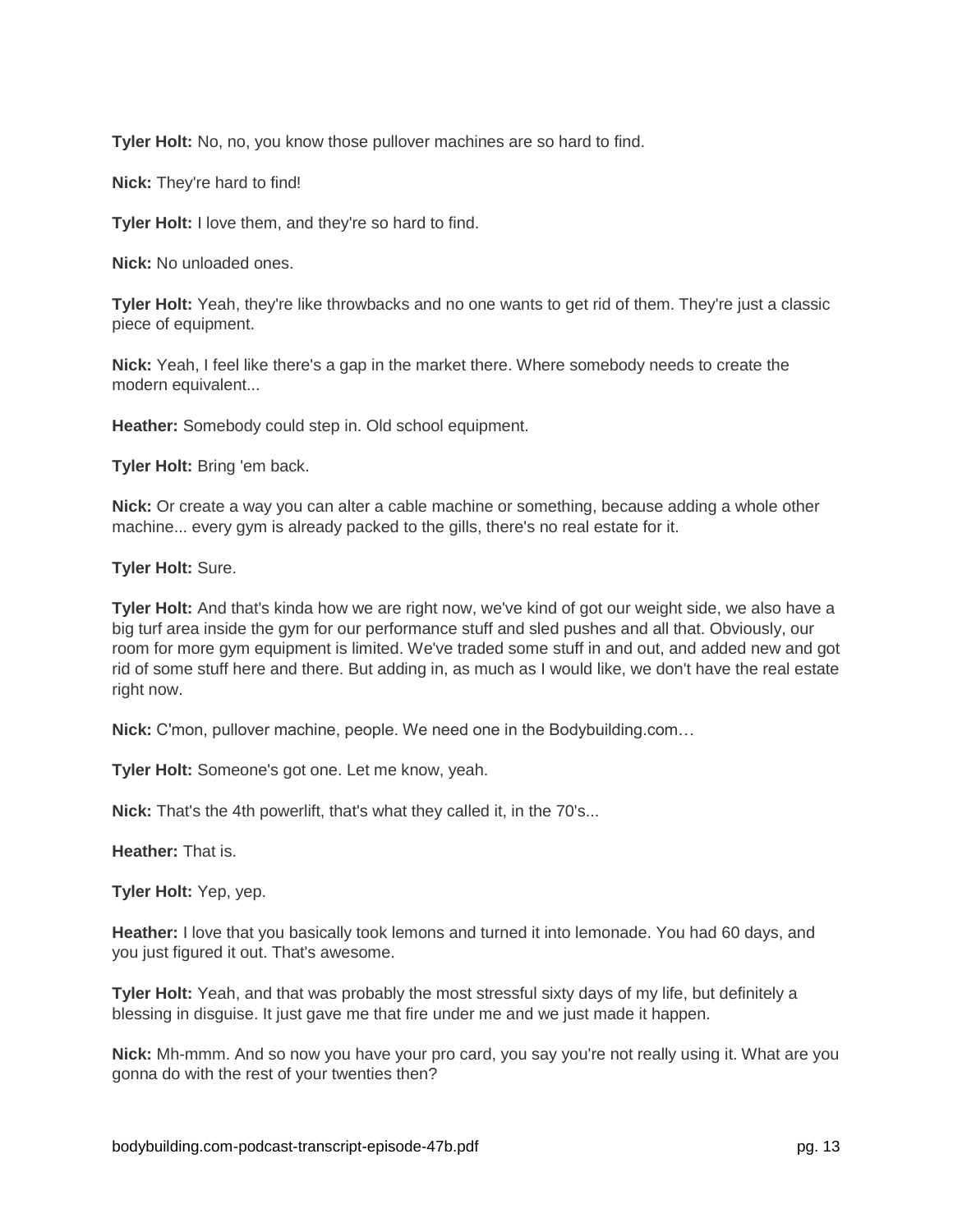**Tyler Holt:** More opportunity has came from not competing, than actual competing.

**Nick:** That's what we hear from a lot of people.

**Tyler Holt:** Yeah. And so I'm on with MusclePharm now, so traveling around and get to do stuff like this with you guys, which is amazing, and going to expos and all that. Honestly, I have no idea what's ahead of me, but everything is just continuously getting better and better and better. So that's just what I'm gonna keep on goin' for.

**Nick:** Awesome. So, now, where do we find this 1000-rep leg workout? We know where to find the 1000-rep arm workout, that's on Bodybuilding.com. Where's the other one living?

**Tyler Holt:** So, everything's on my [Instagram,](https://www.instagram.com/tholt21/) @tholt21, but I've been getting so many messages from people, "Where is this, where is this?", I think I'm just gonna put 'em all together and put 'em on my [YouTube](https://www.youtube.com/channel/UCVRXqVMqL5fwjv6kKgvu3Mg) channel.

**Nick:** Which is?

**Tyler Holt:** Which is, I actually don't use that very much, so I think it's like THolt, Tyler Holt... I'll have to get it...

**Nick:** But it's about to explode!

**Heather:** The link's gonna be in the bio.

**Tyler Holt:** I'll have to get it together. I should probably just create a new YouTube channel.

**Nick:** Once you do...

**Heather:** That's okay, we'll put the link in there for you.

**Tyler Holt:** Yeah, exactly, so... But I was going to see how the response to that turned out and then hopefully, I would like to do a 1000-rep series with you guys and MusclePharm or whatever.

**Nick:** Hey, we'll see what we can do.

**Heather:** We could probably set something up.

**Tyler Holt:** Because I need somewhere to put them all, so people can find them all, and put that on my social media.

**Nick:** Sure. Alright, well, Tyler Holt, thank you for coming and talking with us.

**Heather Eastman:** Thank you.

**Tyler Holt:** Thank you. I appreciate it.

**Nick:** You can find him on Bodybuilding.com, even if you can't find him on his YouTube just yet.